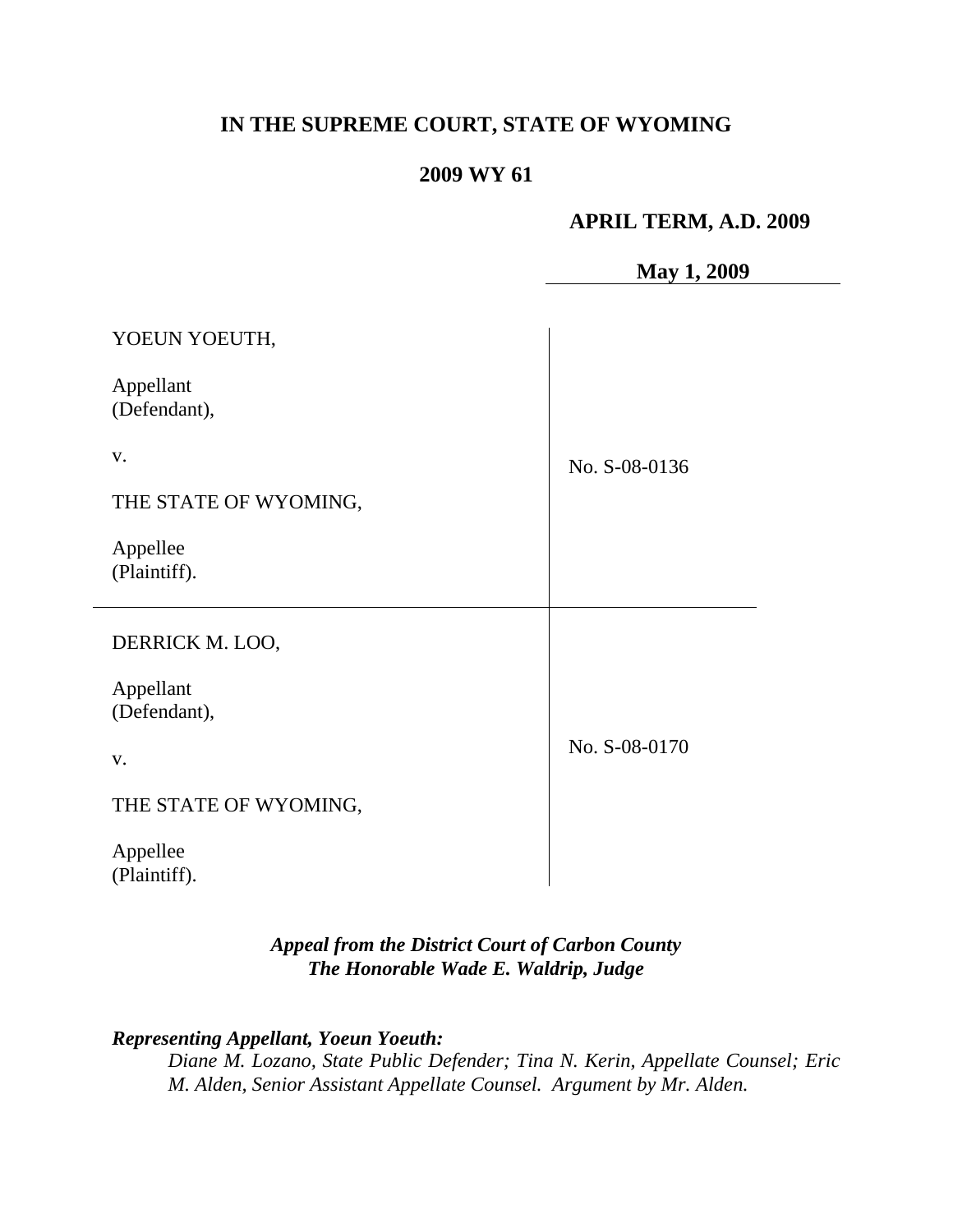#### *Representing Appellant, Derrick M. Loo:*

*Dion J. Custis, Dion J. Custis, PC, Cheyenne, Wyoming.*

#### *Representing Appellee:*

*Bruce A. Salzburg, Attorney General; Terry L. Armitage, Deputy Attorney General; D. Michael Pauling, Senior Assistant Attorney General; Graham M. Smith, Assistant Attorney General. Argument by Mr. Smith.*

*Before VOIGT, C.J., and GOLDEN, HILL, KITE, and BURKE, JJ.*

**NOTICE: This opinion is subject to formal revision before publication in Pacific Reporter Third. Readers are requested to notify the Clerk of the Supreme Court, Supreme Court Building, Cheyenne, Wyoming 82002, of any typographical or other formal errors so that correction may be made before final publication in the permanent volume.**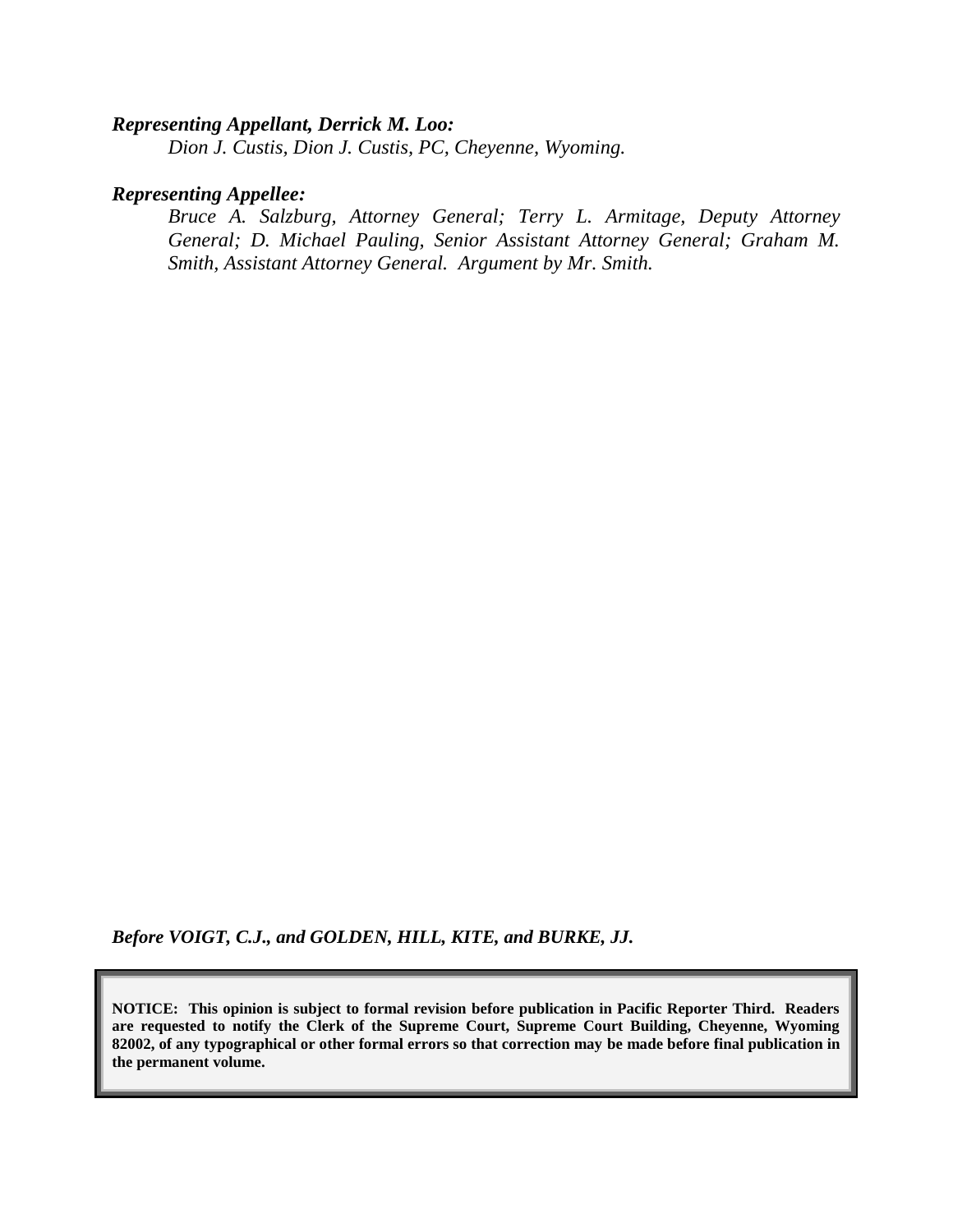#### **BURKE, Justice.**

[¶1] In their consolidated appeals, Derrick Loo and Yoeun Yoeuth challenge the district court's denial of their motions to suppress evidence obtained during a traffic stop and subsequent search of the vehicle"s trunk. We affirm in both cases, although in Ms. Yoeuth's, on a basis different from that of the district court.

#### *ISSUES*

[¶2] Mr. Loo states his issue as follows: Did the trial court abuse its discretion and commit reversible error when it denied appellant"s motion for suppression?

[¶3] Ms. Yoeuth presents this issue: Did Ms. Yoeuth have standing to object to the stop of the vehicle in which she was a passenger, and did she lose that standing by vague statements regarding the contents of the rental vehicle's trunk?

#### *FACTS*

[¶4] At about two o"clock on the afternoon of November 3, 2007, Wyoming Highway Patrol Trooper Jason Green was on duty on Interstate 80 east of Rawlins. He observed a speeding eastbound vehicle, and gave chase. During the pursuit, as he was about to overtake a silver-colored passenger car, the driver of that car abruptly hit his brakes. As Trooper Green described it, the driver "[m]ashed on them pretty hard" and "slowed way down."

[¶5] Trooper Green thought that behavior unusual, so he contacted dispatch for a check on the silver car"s license plate number. The dispatcher initially responded that there was no record of this license plate. However, Trooper Green had mistakenly read an "8" on the license plate as a "B." When that error was corrected, the dispatcher informed Trooper Green that the license plate now appeared to be registered to two different vehicles. Given that information, Trooper Green abandoned his chase of the speeding vehicle and continued to observe the silver car. As Trooper Green followed, the driver again hit the brakes abruptly, and slowed from 75 miles per hour, the speed limit, to 65 miles per hour. When the car came up behind a semi truck, it did not pass, but instead followed behind at approximately one car length, and continued following closely for approximately half a mile. Trooper Green decided to stop the silver car for following the truck too closely.

[¶6] When Trooper Green stopped the car, he noticed for the first time that there was a passenger. Approaching the driver"s window, he detected a strong smell of perfume coming from inside. He told the driver that he had been stopped for following another vehicle too closely, and because the license plate was registered to two different vehicles. The driver informed the trooper that the car was rented. The trooper asked for a driver's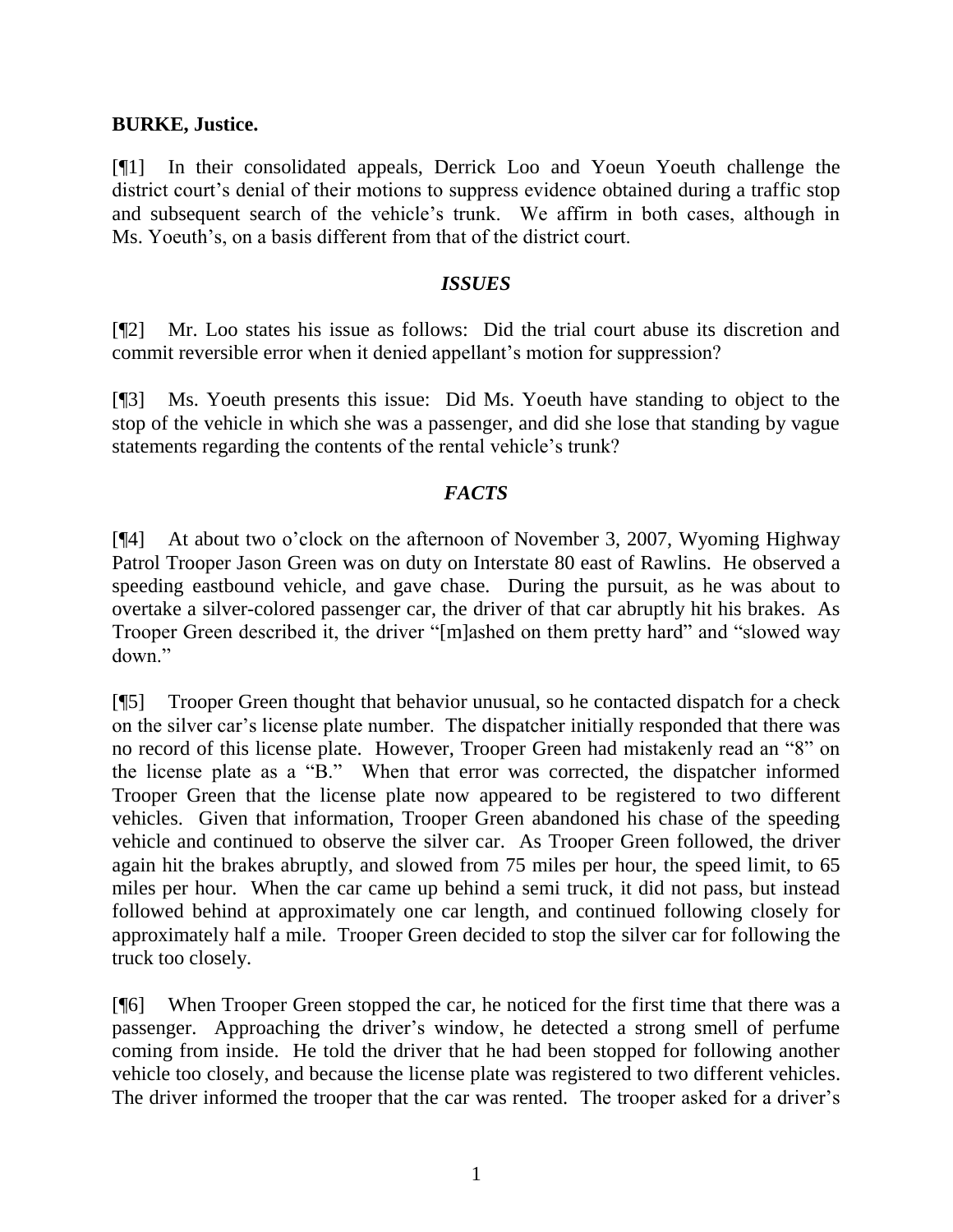license, and learned that the driver was Derrick Loo. The trooper also asked for the rental agreement. When Mr. Loo reached into the glove compartment to get it, Trooper Green saw two different rental agreements in the glove box, one from Hertz and one from Avis. Trooper Green also noticed that Mr. Loo"s hands were trembling, he appeared very uncomfortable, and an artery was pulsing visibly at his temple. During this time, the passenger fixed her stare straight forward, not looking at Trooper Green or engaging him in any way.

[¶7] The Hertz rental agreement indicated that Mr. Loo had rented the car in Reno, Nevada, just after midnight earlier the same day. It was a one-way rental agreement, with the car to be turned in at Indianapolis, Indiana. After examining the rental agreement, Trooper Green asked Mr. Loo to come to the patrol car. He told Mr. Loo that he would get a warning citation for following too closely.

[¶8] Although it was cold outside, Mr. Loo was sweating heavily as he entered the passenger side of the patrol car. When Mr. Loo entered, Trooper Green observed that Sandy, a trained drug-sniffing dog, stirred in the back seat and began sniffing at Mr. Loo. Sandy is not trained to alert to humans, but Trooper Green testified that every time he has seen the dog sniff at a person the way she sniffed at Mr. Loo, that person was either using or in possession of a controlled substance.

[¶9] While sitting in the patrol car, Trooper Green asked Mr. Loo about being in Reno, where the car had been rented. Mr. Loo said he had gone to Reno for some gambling. The Trooper asked his destination, and Mr. Loo said he was going to Indiana to visit friends. During the conversation, Mr. Loo would not make eye contact with Trooper Green. He continued to show signs of nervousness. The artery at his temple continued pulsing, and sweat beaded up on his forehead. Trooper Green found this unusual. In his experience, a detainee's initial nervousness usually subsides or goes away when told he will get only a warning.

[¶10] Because the license plate on the silver car was registered to two vehicles, Trooper Green decided to check the vehicle identification number. Leaving Mr. Loo in the patrol car, Trooper Green walked to the silver car to read the number. This time, the odor of perfume was gone. He began talking to the passenger in the car, and asked where they were going. She said they were going to Indiana, but said she did not know why. Asked about being in Reno, she said that they had not done any gambling. This conversation was short, lasting only about a minute.

[¶11] Trooper Green returned to the patrol car, and gave dispatch the vehicle identification number. While waiting for a response, he again asked questions of Mr. Loo. This time, Mr. Loo said they were going to Indiana to visit the passenger's family. He continued to exhibit a high level of nervousness. Trooper Green completed the paperwork on the warning ticket, gave the warning to Mr. Loo along with his driver's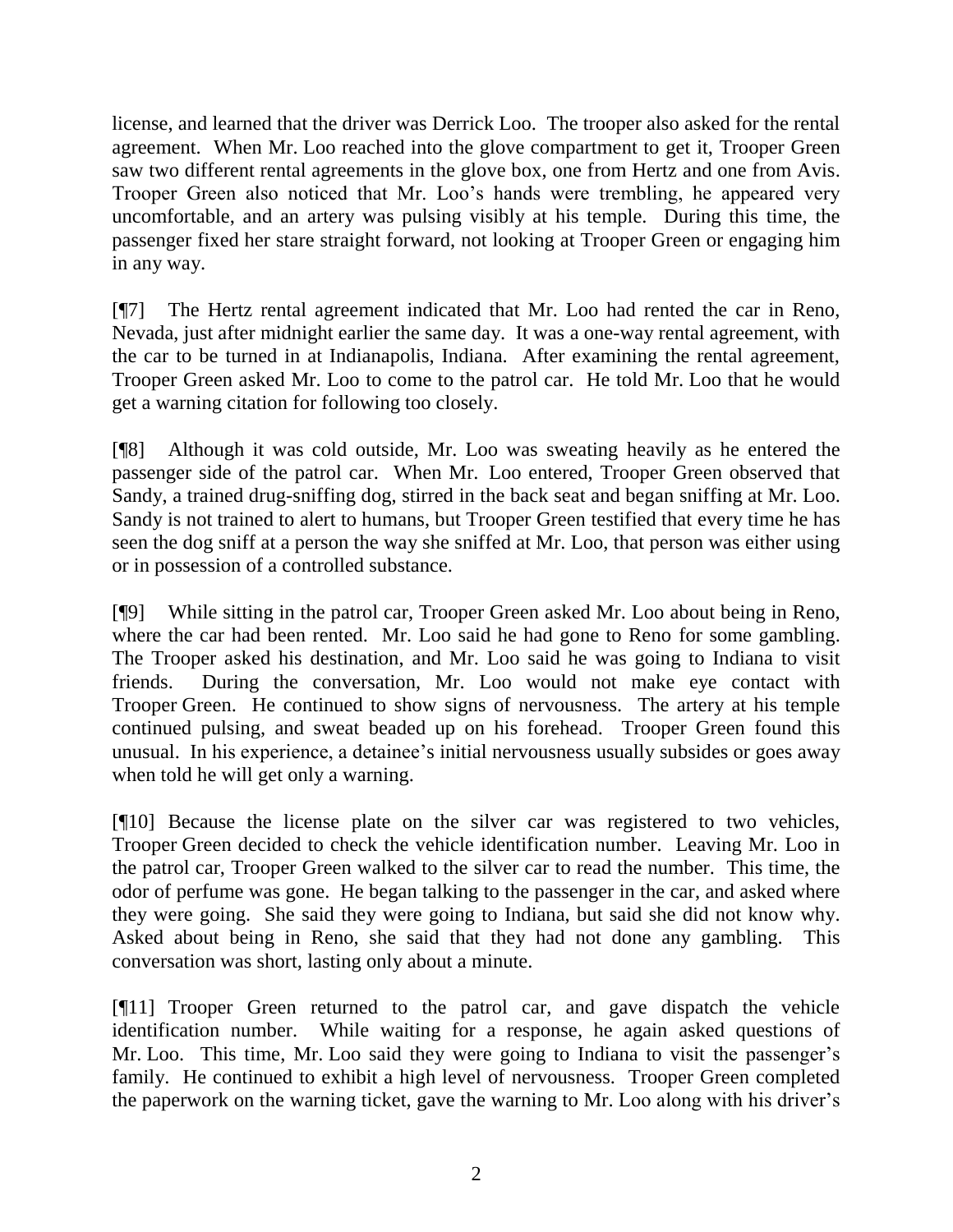license and rental agreement, and told Mr. Loo he was free to go.

[¶12] As Mr. Loo was walking back toward his car, Trooper Green asked if he would answer a few more questions. Mr. Loo said yes. Trooper Green reminded Mr. Loo that he did not have to answer any more questions. Mr. Loo said he understood, but was willing to answer questions. Trooper Green said that he had become "pretty suspicious" about everything that was going on here," including the fact that Mr. Loo was very nervous and sweating. Mr. Loo denied being nervous. Nevertheless, Trooper Green believed that the circumstances were "consistent with things that I see on drug interdictions," so he asked Mr. Loo if there was anything illegal in the car. Mr. Loo said no, without making eye contact with the trooper. Trooper Green asked if he could search the vehicle, and Mr. Loo"s response was "just stammering and stuttering." Trooper Green took that to mean that Mr. Loo did not consent to a search of the car.

[¶13] Trooper Green then said that he was going to have the dog check the car. When Sandy was let out of the patrol car, she ran to the side of the vehicle, sniffed intently at the panel behind the rear wheel on the driver"s side, and then sat down at a spot between the wheel well and the trunk. This behavior was consistent with an alert to drugs. When asked, Mr. Loo again denied that there was anything illegal in the car. Trooper Green then asked the passenger if there were any drugs in the car. When she said no, the Trooper said that the dog had indicated there were drugs. The passenger's response was, "I didn"t put anything in the trunk." This response seemed odd to Trooper Green because, from where the passenger was seated inside the vehicle, it would have been difficult for her to see that the dog had alerted near the trunk.

[¶14] Trooper Green opened the trunk and found several duffle bags. Inside one of the bags, he saw packages of what appeared to be marijuana. He placed Mr. Loo and the passenger under arrest. At this time, Trooper Green learned the identity of the passenger, Yoeun Yoeuth. Later testing established that the material in the trunk was marijuana, about thirty-seven pounds in total.

[¶15] In separate cases, Mr. Loo and Ms. Yoeuth were each charged with possession of a controlled substance in violation of Wyo. Stat. Ann. § 35-7-1031(c)(iii) (LexisNexis 2007), possession of a controlled substance with intent to deliver in violation of Wyo. Stat. Ann. § 35-7-1031(a)(ii), and conspiracy to deliver a controlled substance in violation of Wyo. Stat. Ann.  $\S$ § 35-7-1042 and -1031(a)(ii). Both Mr. Loo and Ms. Yoeuth filed motions to suppress the evidence found by Trooper Green when he searched the trunk of the car, $\frac{1}{2}$  and consented in writing to a joint hearing before the

 $<sup>1</sup>$  Ms. Yoeuth also moved to suppress statements she made to a law enforcement official after her arrest,</sup> asserting that the interview was improperly conducted after she had invoked her right to an attorney. The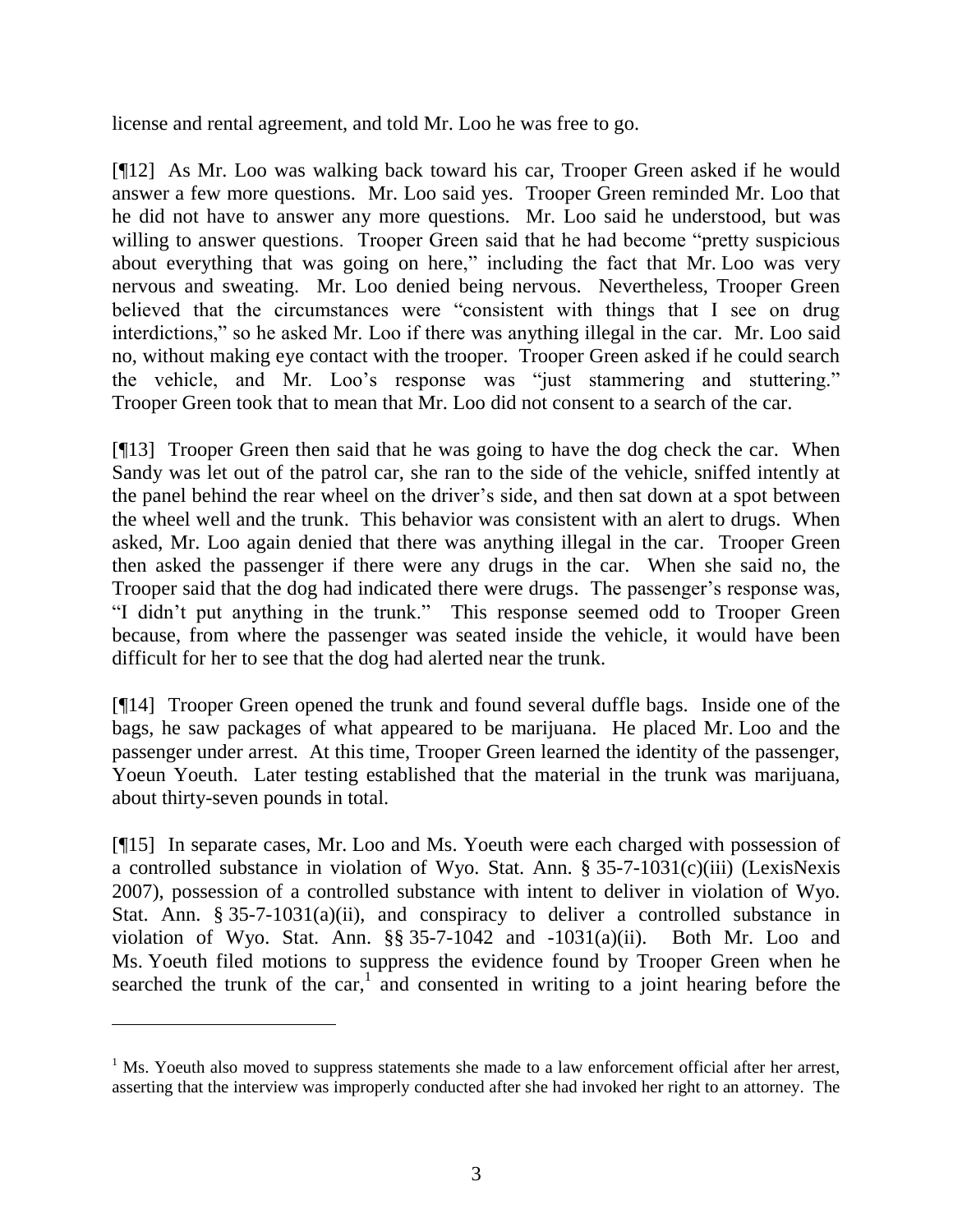district court. At the hearing, Trooper Green was called as a witness by the State, crossexamined by counsel for Mr. Loo, and cross-examined by counsel for Ms. Yoeuth. After the district court denied both motions, Mr. Loo entered a conditional guilty plea to two charges: possession with intent to deliver, and conspiracy to deliver. Ms. Yoeuth entered a conditional guilty plea to a single count of conspiracy to deliver. They reserved their rights to appeal the district court's decision denying their motions to suppress.

#### *STANDARD OF REVIEW*

[¶16] When we review a district court's decision to deny motions to suppress, we defer to the district court"s findings of fact unless they are clearly erroneous. *Fertig v. State*, 2006 WY 148, ¶ 8, 146 P.3d 492, 495 (Wyo. 2006); *O'Boyle v. State*, 2005 WY 83, ¶ 18, 117 P.3d 401, 407 (Wyo. 2005). "The evidence is viewed in a light favorable to the district court's determination, because that court had the opportunity to hear the evidence and assess the credibility of the witnesses." *Hicks v. State*, 2008 WY 83, ¶ 13, 187 P.3d 877, 880 (Wyo. 2008). The issue of law – whether a search was unreasonable and in violation of constitutional rights – is reviewed *de novo*. *Fertig*, ¶ 8, 146 P.3d at 495; *McChesney v. State*, 988 P.2d 1071, 1074 (Wyo. 1999).

#### *DISCUSSION*

[¶17] Mr. Loo and Ms. Yoeuth moved the district court to suppress the evidence – that is, the thirty-seven pounds of marijuana – Trooper Green found when he searched the trunk of the rental car. Both contended that Trooper Green violated their constitutional rights throughout the encounter. On appeal, Mr. Loo continues to maintain that he suffered violations of his rights under both Article 1, Section 4 of the Wyoming Constitution, and under the Fourth Amendment to the United States Constitution. Precedent suggests that such contentions are best analyzed in stages, with the appropriate legal standard applied at each stage. *See O'Boyle*, ¶ 28, 117 P.3d at 409. We will analyze five separate stages of the encounter: 1) the initial stop;<sup>2</sup> 2) the initial detention and questioning; 3) the second round of questioning; 4) the canine sniff of the car; and 5) the search of the trunk. At each stage, we must determine whether, under all of the circumstances, Trooper Green"s actions were reasonable and in compliance with our state

 $\overline{a}$ 

district court denied that motion, and Ms. Yoeuth has stated that she is not advancing this as an appeal issue.

 $2^2$  Mr. Loo contested the validity of the initial traffic stop before the district court, but does not pursue that issue on appeal. It is still necessary to analyze this part of the encounter, however, because the validity of the initial stop is integral to the decision in Ms. Yoeuth's appeal. For the sake of organization, we choose to include our analysis here.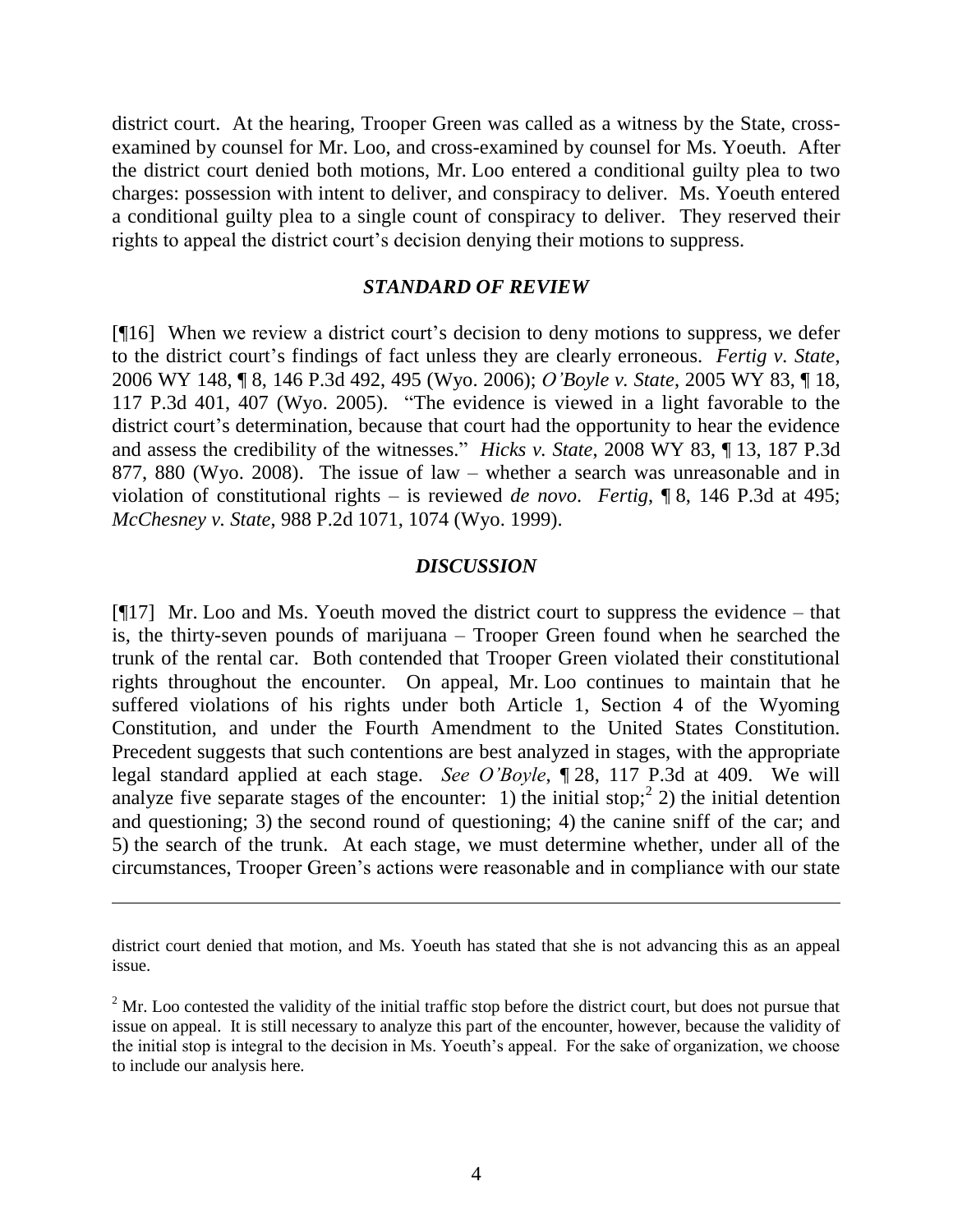and federal constitutional prohibitions against unreasonable searches and seizures.

[¶18] Ms. Yoeuth's appeal is not a direct challenge to the validity of Trooper Green's actions. Her position is that the district court incorrectly ruled that she did not have standing to pursue that challenge, thereby wrongfully denying her the opportunity to assert that Trooper Green violated her constitutional rights. We will turn first to the appeal issue raised by Mr. Loo, and then to the issues raised by Ms. Yoeuth.

# *Mr. Loo*

# *The initial stop*

[¶19] It is established that "a traffic stop initiated by a law enforcement officer after personally observing a traffic violation is supported by probable cause and does not violate Article 1, Section 4 of the Wyoming Constitution." *Fertig*, ¶ 28, 146 P.3d at 501. The district court found that "Trooper Green followed the silver vehicle for approximately one-half of a mile and observed it tailgating a semi-tractor trailer." Wyo. Stat. Ann. § 31-5-210(a) provides that "The driver of a vehicle shall not follow another vehicle more closely than is reasonable and prudent, having due regard for the speed of the vehicles and the traffic upon and the condition of the highway." Violation of this provision is a misdemeanor. Wyo. Stat. Ann. § 31-5-1201(a). The district court concluded that Trooper Green"s observation of the traffic violation provided probable cause to initiate a traffic stop. The district court"s findings are fully supported by the testimony of Trooper Green during the suppression hearing, and are not clearly erroneous. The district court properly analyzed the facts under the applicable law, and we find no error in its conclusions.

[¶20] At the suppression hearing, defense counsel argued that, before observing the traffic violation, Trooper Green"s initial suspicions were unfounded. They suggested that he exaggerated the severity of Mr. Loo"s braking, and that his suspicion about a problem with the license plate stemmed from his own misreading of an "8" as a "B." In essence, the defendants asserted that Trooper Green stopped them only as a pretext to look for evidence of illegal drugs. However, after hearing the testimony of Trooper Green, the district court had "little doubt that the facts of this case show anything but a pretextual traffic stop." A law enforcement official who observes a traffic violation has probable cause to make a stop regardless of the officer"s subjective motivation. *Fertig*, ¶ 28, 146 P.3d at 501. When Trooper Green observed Mr. Loo's vehicle following another too closely in violation of Wyo. Stat. Ann. §§ 31-5-210(a) and -1201(a), he had probable cause to make the stop. We affirm the district court's conclusion that "the initial traffic stop of [Mr.] Loo did not violate Article 1, § 4 of the Wyoming Constitution."

[¶21] The result is the same under the federal constitution. The district court accurately stated that the test, simply put, is whether "the initial stop [is] justified," and the focus is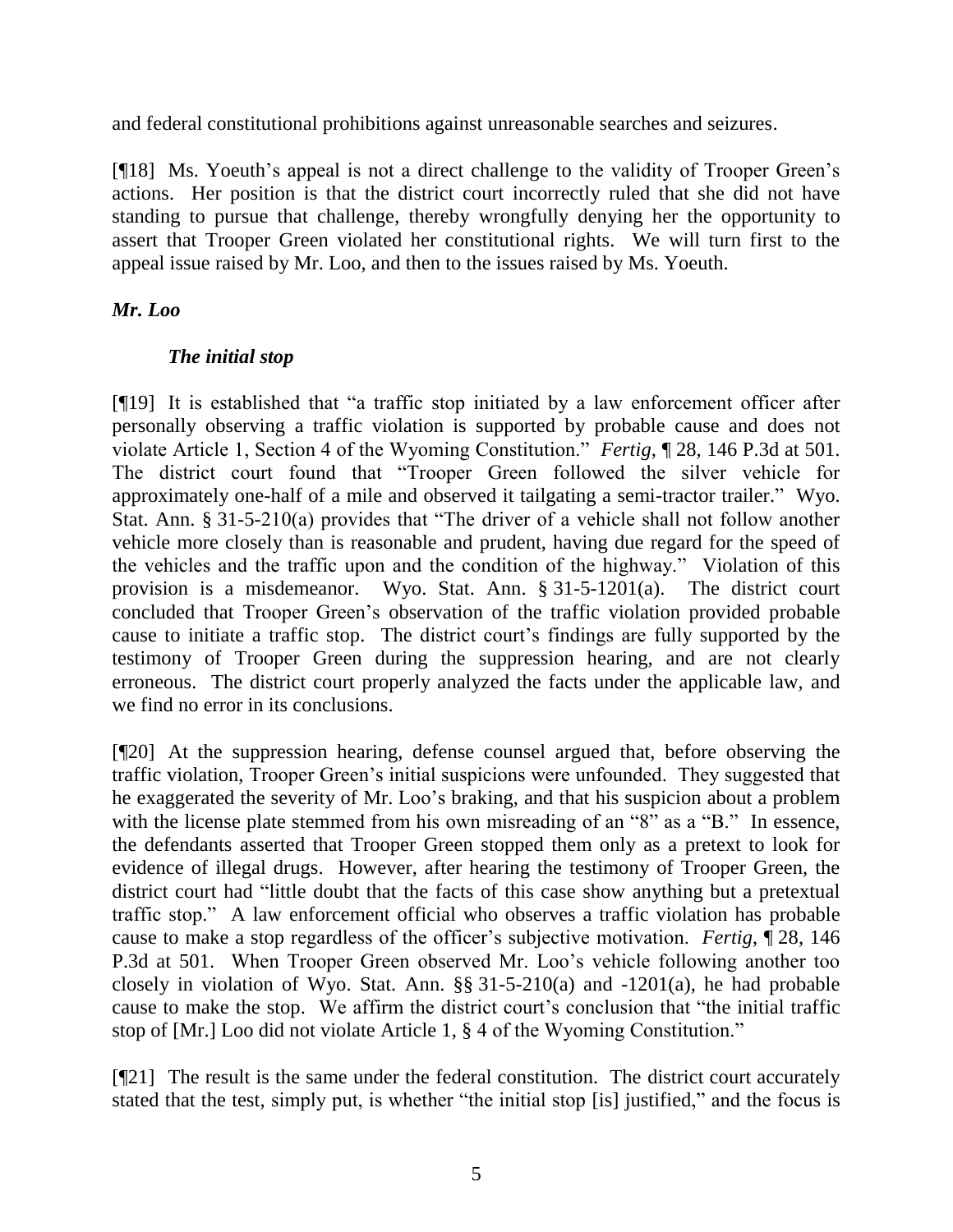on "a fact-specific reasonableness inquiry." *O'Boyle*, ¶ 46, 117 P.3d at 414. The district court determined that Trooper Green was justified in stopping Mr. Loo, based on the specific fact that he had observed a traffic violation. This determination is sound.

# *The initial detention and questioning*

 $\overline{a}$ 

[¶22] The detention and questioning of a person after being stopped by a law enforcement officer must be reasonable in "scope, duration, and intensity." *Fertig*, ¶ 28, 146 P.3d at 501. Factors reviewed by the court include whether the officer engaged in persistent and unduly sustained questioning, and whether the questions asked extended to topics unrelated to the traffic offense. *O'Boyle*, ¶ 32, 117 P.3d at 410. Typically, a traffic stop must last no longer than it would reasonably take for an officer to "request a driver"s license and vehicle registration; run a computer check; and issue a citation," and a driver should "be allowed to proceed without further delay once the officer determines that the driver has a valid license and is entitled to operate the vehicle." *Damato v. State*, 2003 WY 13, ¶ 13, 64 P.3d 700, 706 (Wyo. 2003).

[¶23] The district court did not make a specific finding of how long the initial detention lasted.<sup>3</sup> It did find that the "time from the initial traffic stop to arrest lasted approximately thirty minutes." The initial detention, only one stage in that encounter, was necessarily even shorter. The district court also found that "Trooper Green asked approximately 12 to 17 questions," and that he "did not engage in sustained, persistent questioning and the questions he did ask did not expand the scope of the detention beyond the traffic offense." The Trooper's questions were limited to the topics of Mr. Loo's "right to operate the silver vehicle and their travel plans." Based on these findings, the district court concluded "that this detention was reasonable." The findings are supported by the evidence of record, and are not clearly erroneous. The district court's conclusions are fully consistent with Wyoming law.

[¶24] The conclusions are the same under federal law. "The reasonableness of a traffic stop detention under the Fourth Amendment is determined by applying the two-part inquiry set forth in *Terry v. Ohio*, 392 U.S. 1, 19-20, 88 S.Ct. 1868, 1879, 20 L.Ed.2d 889 (1968): (1) whether the initial stop was justified; and (2) whether the officer"s actions during the detention were reasonably related in scope to the circumstances that justified the interference in the first instance." *Hembree v. State*, 2006 WY 127, ¶ 12, 143 P.3d 905, 908 (Wyo. 2006) (some internal punctuation omitted). For purposes of this case, there is no appreciable difference between the federal standards and the Wyoming

 $3$  In many cases like this, a videotape of the encounter is included in the record, allowing us to determine the duration of a detention. No videotape is available in this case. Trooper Green testified that the video camera installed in his patrol vehicle was not working at the time.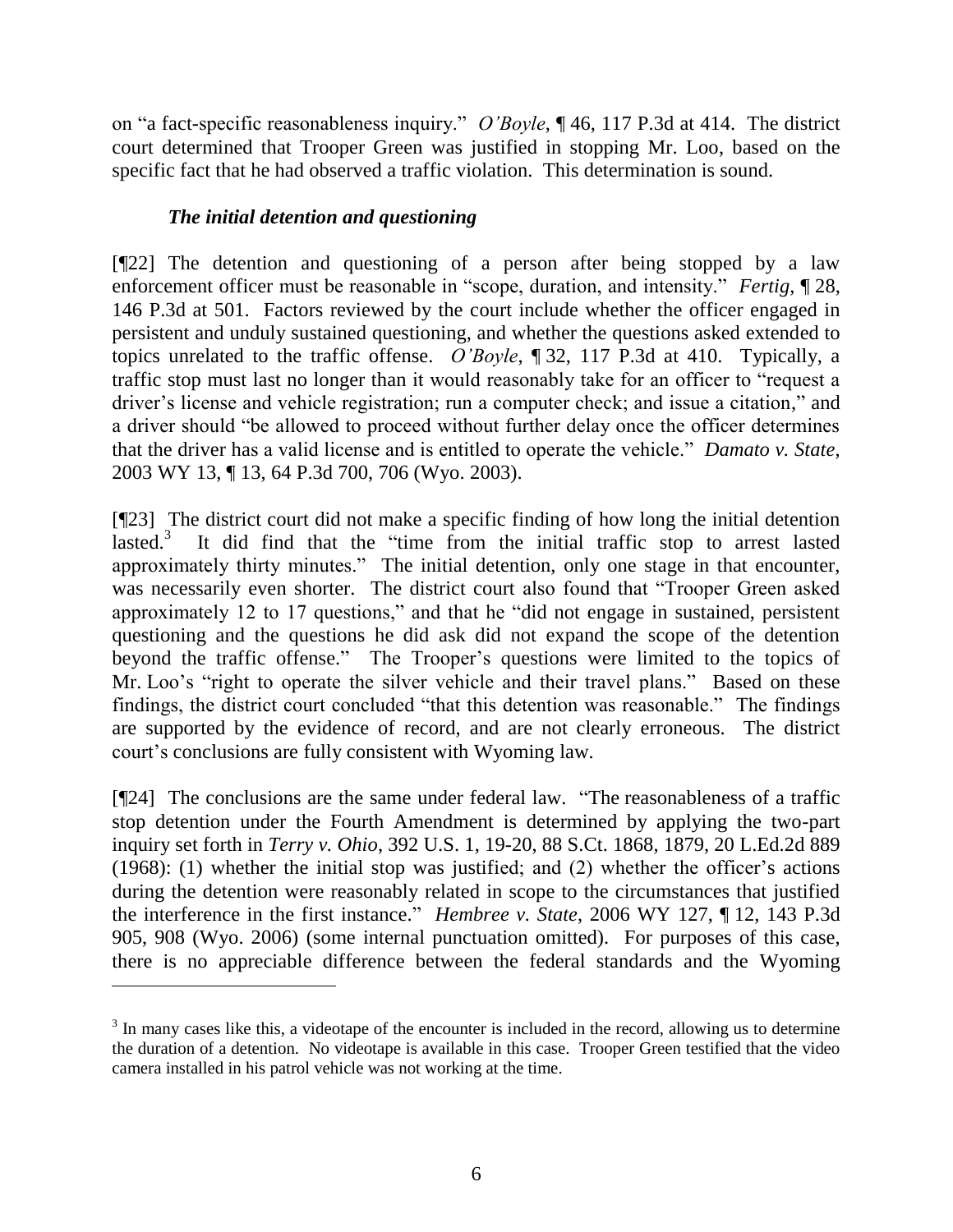standards. Because Mr. Loo"s initial detention was permissible under the Wyoming Constitution, it was also permissible under the Fourth Amendment to the United States Constitution.

# *The second round of questioning*

[¶25] At the end of his initial detention, Trooper Green returned the driver"s license and rental agreement to Mr. Loo, and said he was free to go. While Mr. Loo was walking back to his car, Trooper Green asked if he would answer a few more questions. It is undisputed that Mr. Loo gave his consent, but that does not end the inquiry. "[I]f a search or seizure is based upon the proposition that consent was given, there should be no question from the evidence that consent was "really voluntary."" *O'Boyle*, ¶ 38, 117 P.3d at 412, quoting *Tobin v. State*, 36 Wyo. 368, 374, 255 P. 788, 789 (1927). Factors to be considered include whether the individual was told he could refuse the request for further contact, and whether the officer was courteous and respectful, or threatening, antagonistic, and coercive. *Seymour v. State*, 2008 WY 61, ¶ 19, 185 P.3d 671, 677 (Wyo. 2008).

[¶26] The district court found that Trooper Green informed Mr. Loo that he was free to go. It also found that "Trooper Green acted in a professional and non-antagonistic manner . . . and there is no indication that Trooper Green was threatening." It further found that Mr. "Loo"s consent was not the product of repeated badgering. Trooper Green only asked once whether he could ask . . . some further questions and [Mr.] Loo responded affirmatively." Based on these findings, the district court concluded that "a reasonable person in [Mr.] Loo"s position would have felt free to leave," and that Mr. "Loo's consent to further questioning was obtained voluntarily." The findings are consistent with evidence in the record, and the district court"s conclusions based on those findings are sound. We find no error in the district court's decision that Mr. Loo's consent to the second round of questioning was voluntary, and that the questioning did not violate his rights under the Wyoming Constitution.

[¶27] Again, the result is the same under federal standards. "Under both constitutions, we examine the totality of the circumstances to determine if consent was voluntary." *Latta v. State*, 2009 WY 35, ¶ 12, 202 P.3d 1069, 1072 (Wyo. 2009). Factors to be considered include: "the demeanor of the law enforcement officer, whether the individual was told he could refuse the request, the presence of other law enforcement officers, the length of the detention and nature of the questioning before consent was given, and other coercive factors." *Id.* Applying these factors, the district court determined that Mr. Loo had validly consented to answer further questions, and Mr. Loo has provided no basis on appeal for overruling that determination.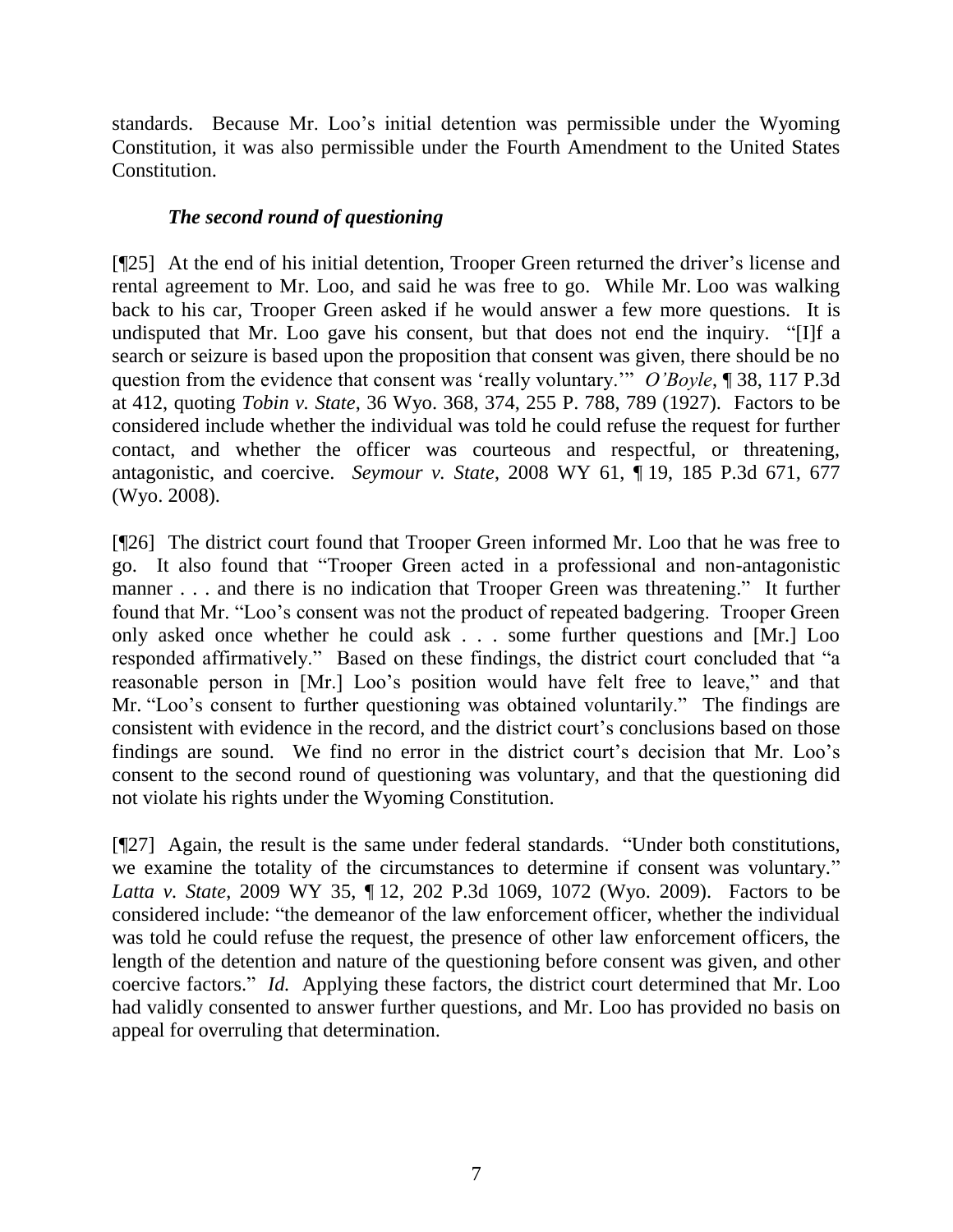# *The canine sniff*

[¶28] Mr. Loo contends, and the State agrees, that if a person is not free to leave the scene while the dog performs its sniff, that person is effectively detained. *See*, *e*.*g*., *Seymour*, ¶ 25, 185 P.3d at 678. This detention is permissible only if based upon reasonable suspicion of illegal activity. *Id.* We must consider, first, whether the officer's actions were justified by a reasonably articulable suspicion of illegal activity, and second, whether the detention was reasonably related in scope to the circumstances that justified the detention. *Damato*, ¶ 9, 64 P.3d at 704-05.

[¶29] The district court provided this list of factors articulated by Trooper Green as giving rise to reasonable suspicion:

> 1) the odor of perfume that dissipated over time; 2) the Avis rental agreement in addition to the Hertz rental agreement; 3) [Mr.] Loo"s unusually high nervousness; 4) Trooper Green's drug detection dog sniffing at [Mr.] Loo when [he] entered the patrol car; and 5) Trooper Green's knowledge from experience that drug traffickers often rent more than one vehicle in the course of transporting contraband.

In addition, the district court noted that Trooper Green received conflicting information from Mr. Loo and Ms. Yoeuth. He said they had gambled in Reno. She denied gambling. He said they were going to Indiana to visit friends, then said they were going to visit her family. She said they were going to Indiana, but did not know why. The record contains evidence sufficient to support the district court's findings on all of these factors.

[¶30] Based on all of these factors, the district court concluded that Trooper Green had reasonable and articulable suspicions of ongoing criminal activity. The district court further concluded that the detention of Mr. Loo during the dog sniff was reasonably related to the circumstances. Finally, we note that this detention could not have lasted more than a few minutes, because the dog was already on-scene, ready to be released from Trooper Green"s patrol car. *Compare State v. Welch*, 873 P.2d 601, 605 (Wyo. 1994), in which the patrolman"s reasonable suspicions justified a fifty-minute detention of Mr. Welch while the drug sniffing dog was brought to the scene by another officer.

[¶31] Mr. Loo"s attorney attacks some of the factors listed by the district court. For example, he questions Trooper Green's testimony about the perfume smell because, when the car was searched later, the source of the smell was never found. On this basis, he contends that "Trooper Green"s unsubstantiated statement that he smelled perfume is not an articulable fact leading to probable cause to search the car." This argument amounts to an attack on Trooper Green's credibility. But the district court found Trooper Green's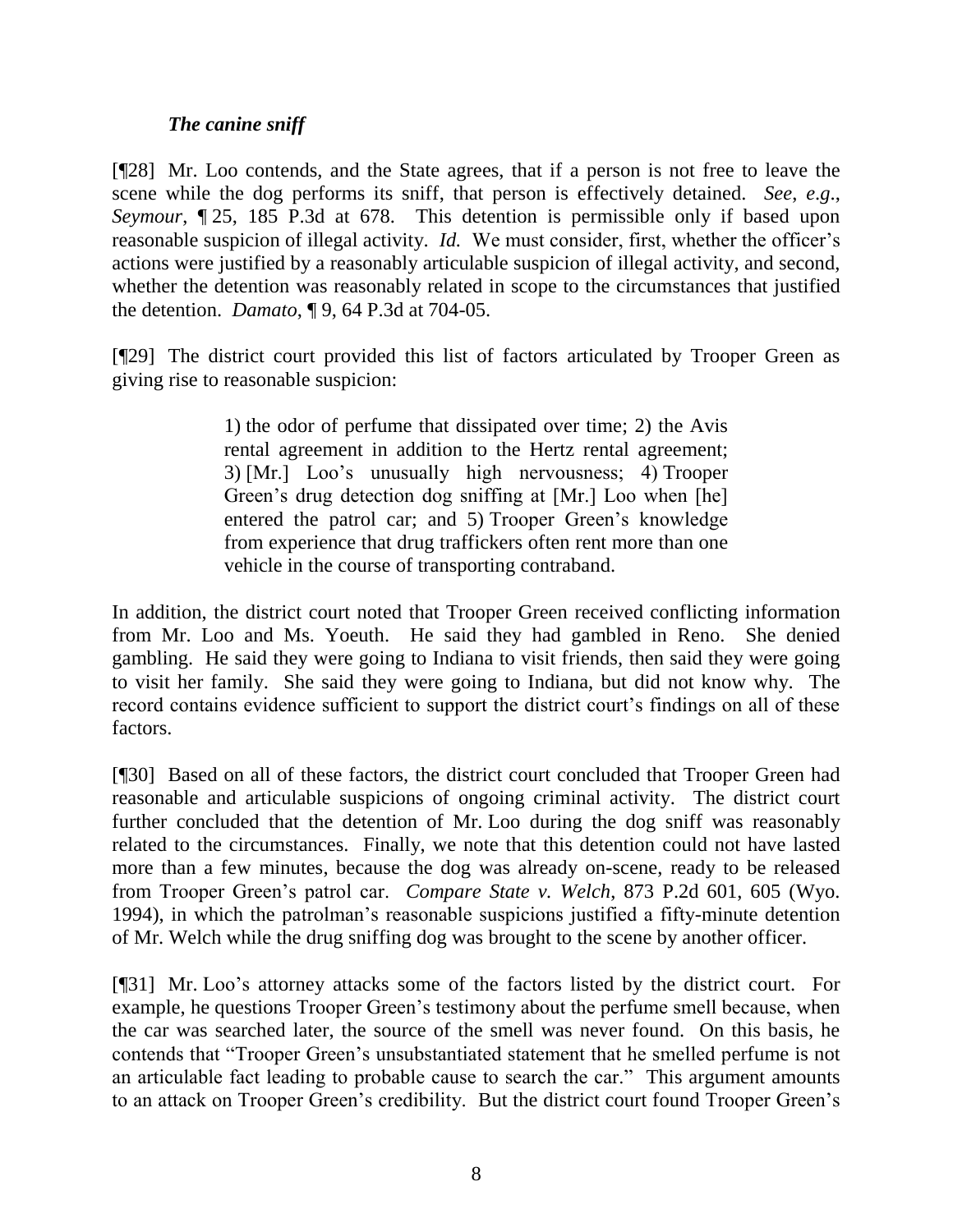testimony credible, and "issues of credibility and the weight to be given to testimony are matters to be resolved by the trier of fact, not an appellate court. Thus, we may not substitute our judgment for that of a trial court with respect to issues concerning credibility." *Carter-Wallop v. Wallop*, 2004 WY 46, ¶ 10, 88 P.3d 1022, 1025 (Wyo. 2004). Trooper Green further testified that, in his experience, perfume is sometimes used to mask the smell of an illegal substance. Contrary to Mr. Loo"s contention, the perfume smell therefore constituted an articulable fact that, together with the other factors, gave rise to reasonable suspicion.

[¶32] Mr. Loo relies on *Damato*, ¶ 20, 64 P.3d at 708, for the proposition that the "extreme nervousness' factor is generally considered of limited significance."<sup>4</sup> The district court actually agreed, saying that all of the listed factors "are certainly of limited value by themselves," but together, were properly considered as part of "the totality of the circumstances." This is entirely consistent with *Damato*, in which we said that each of the factors considered might be "innocent," but "under the totality of the circumstances test, individually innocuous factors can combine to arouse a reasonable suspicion for the experienced officer." *Id*., ¶ 26, 64 P.3d at 710. Based on all of the circumstances, the district court concluded that "Trooper Green possessed the articulable suspicion of ongoing criminal activity" sufficient to detain Mr. Loo during the dog-sniff, and that the detention was reasonable in scope, duration, and intensity. We perceive no basis for reversing that conclusion.

[¶33] Under the federal constitution, "To justify a detention after the initial reason for the stop has concluded, an officer must be able to point to the presence of specific and articulable facts and rational inferences which give rise to a reasonable suspicion that a person has committed or may be committing a crime." *Flood v. State*, 2007 WY 167, ¶ 22, 169 P.3d 538, 545 (Wyo. 2007) (internal quotation marks omitted). As found by the district court, Trooper Green established that this requirement was satisfied. The district court properly concluded that the detention during the dog sniff did not violate Mr. Loo"s rights under the federal constitution.

# *The search of the trunk*

[¶34] Under the United States Constitution, when a trained and reliable drug dog alerts during an exterior sniff of a vehicle, there is probable cause to search that vehicle. *See*, e.g., *United States v. Klinginsmith*, 25 F.3d 1507, 1510 (10th Cir. 1994). We have

<sup>&</sup>lt;sup>4</sup> That case also says that "the telling information is whether the citizen calmed after the initial few minutes of the encounter. Extreme and continued nervousness, however, is entitled to somewhat more weight." *Damato*, ¶ 21, 64 P.3d at 708 (some internal punctuation omitted). Trooper Green testified that Mr. Loo remained nervous even after learning that he was only getting a warning.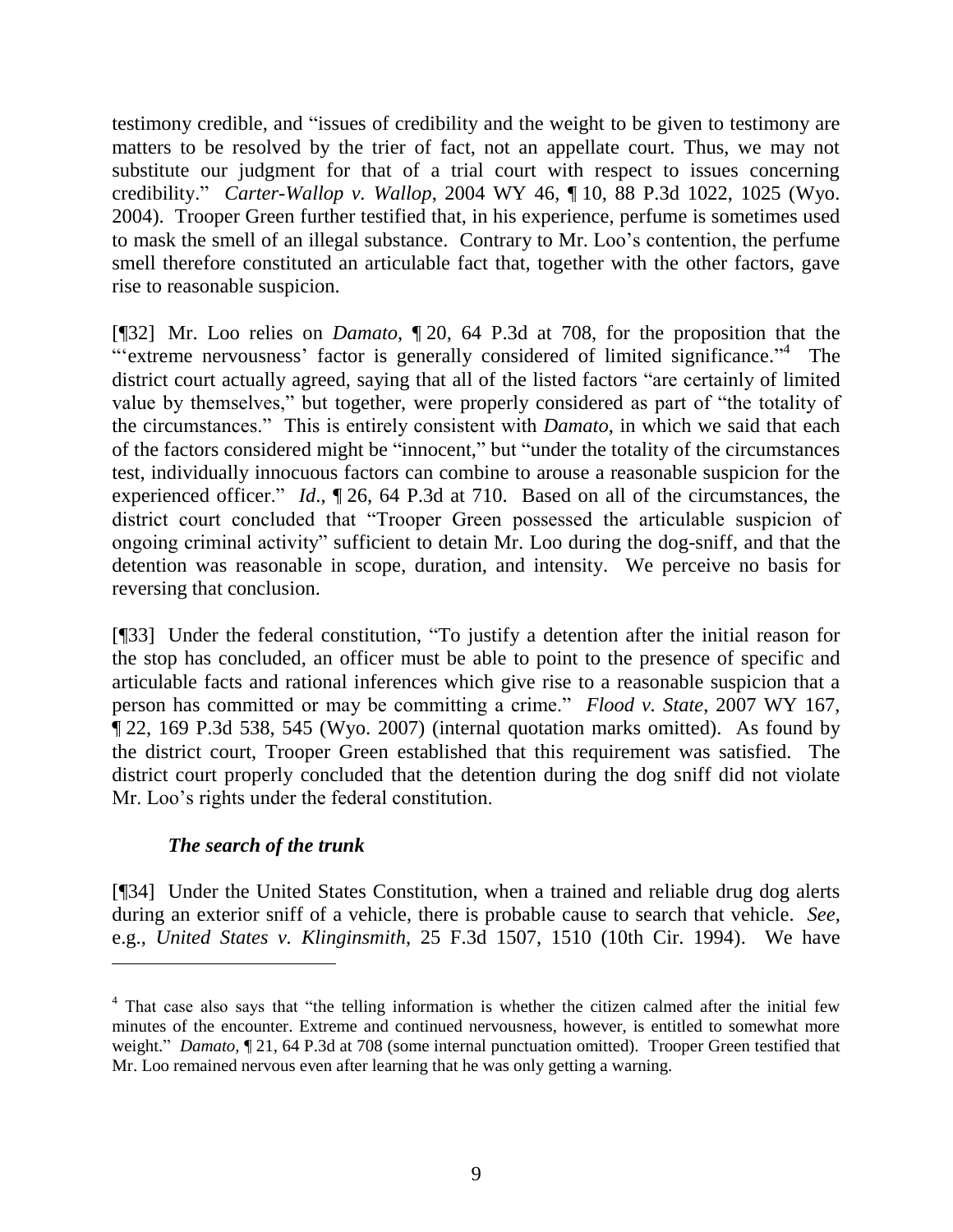suggested that the same is true under the Wyoming Constitution. *State v. Williams*, 2004 WY 53,  $\P$  20, 22, 90 P.3d 85, 90-92 (Wyo. 2004). In any event, Mr. Loo has not provided the sort of "precise, analytically sound approach" required for us to make an independent analysis under our state constitution. *See VanKooten v. State*, 2009 WY 59, ¶ 12, \_\_\_\_ P.3d \_\_\_\_, \_\_\_\_ (Wyo. 2009). Trooper Green"s testimony established that Sandy was a trained, reliable, and certified drug dog. Sandy"s alert near the trunk of Mr. Loo"s rental car provided Trooper Green with probable cause to search the trunk.

[¶35] In sum, Trooper Green"s initial stop of Mr. Loo was justified, and the initial detention was reasonable in scope, duration, and intensity. Mr. Loo validly consented to his second round of questioning. Considering all of the circumstances, Trooper Green had grounds to detain Mr. Loo further while the dog sniffed the vehicle. Once the dog alerted near the trunk, Trooper Green had probable cause to search the trunk. We affirm the district court's denial of Mr. Loo's motion to suppress the evidence discovered during the search.

# *Ms. Yoeuth*

[¶36] Ms. Yoeuth's appeal involves two separate questions about standing. The first question is whether she, as a passenger in the car, has standing to challenge the constitutionality of any of Trooper Green"s actions. If she does, the second question is whether she lost her standing to challenge Trooper Green's search of the car's trunk by denying any ownership interest in the trunk and its contents. We will consider the two questions in this same order because that is how they arose in the course of proceedings below.

# *Standing as a passenger*

[¶37] Ms. Yoeuth and Mr. Loo were charged in separate actions, and each filed a motion to suppress. Both consented to a joint hearing on their motions. As counsel for Ms. Yoeuth began her closing argument at the hearing, the district court asked if she believed "that Ms. Yoeuth has standing to allege a violation of her rights?" Counsel said yes, asserting that Ms. Yoeuth, a passenger in the rental car, had a sufficient expectation of privacy in the vehicle to support her standing. Moments later came this exchange:

> [COUNSEL]: However, where Mr. Loo's own stop and seizure would be illegal, Ms. Yoeuth should be allowed to basically carry on the backtails of that because it would not be in the interests of justice for Mr. Loo"s evidence to be suppressed and Ms. Yoeuth would almost literally be left holding the bag, even though she was not the driver of the vehicle. There was no allegation that she was in violation of a Wyoming or federal law at the time of the stop.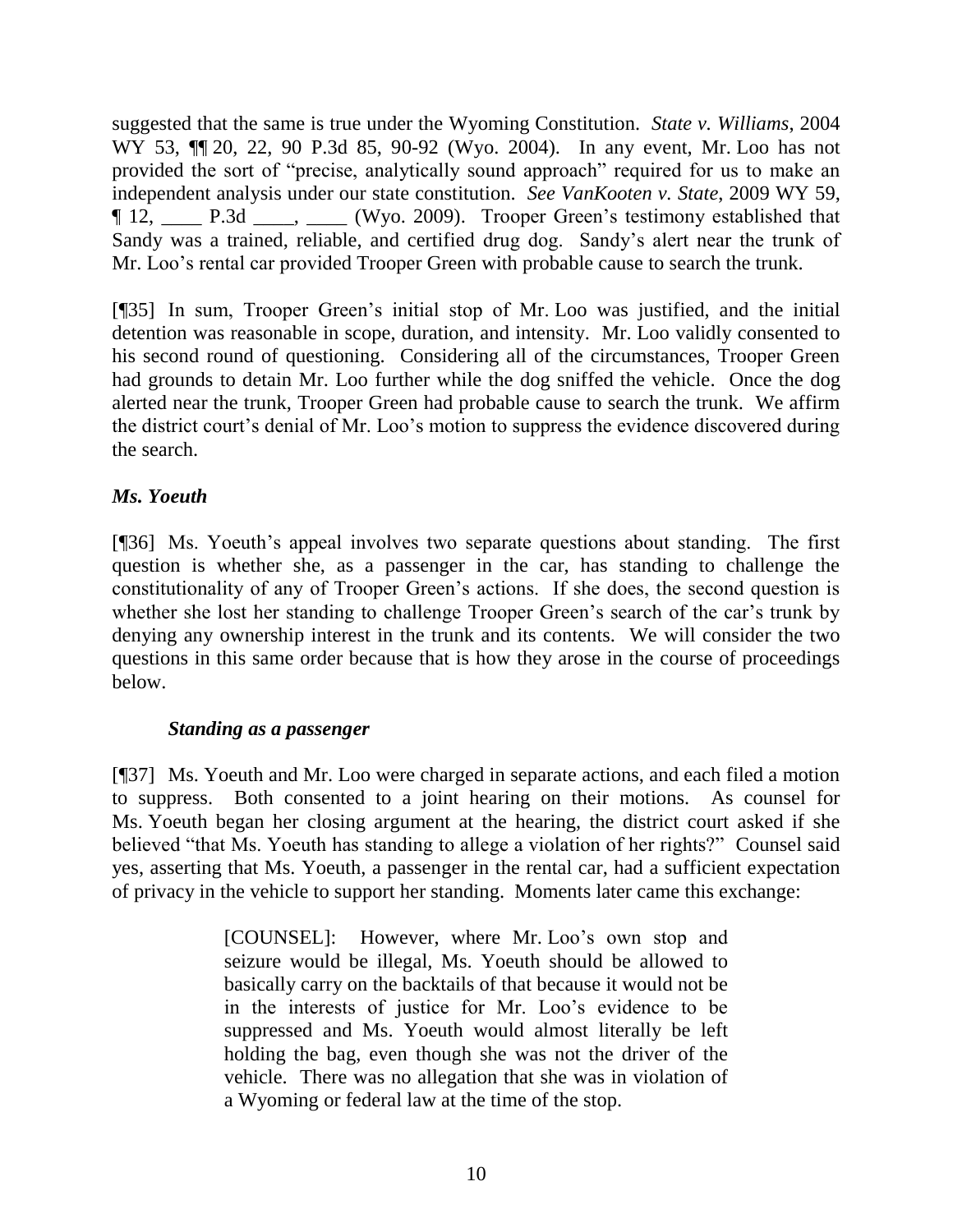THE COURT: But hasn"t the Wyoming Supreme Court ruled to the contrary?

[COUNSEL]: That a passenger does have standing?

THE COURT: Does not have standing.

[COUNSEL]: Oh, does not have standing? . . . But she does have standing to argue her own detention. She was never told she was free to leave, and the testimony from the trooper is that they were about 17 miles east of Rawlins and about three miles shy of Walcott Junction. She was in an area where, as a passenger, she could not have gotten up and left. She was there.

She was also told by the trooper to sit tight because the paperwork would be done shortly. Again, she was not told that she was free to leave . . . And she was also not told that it was only going to be a warning that was going to be issued.

And it is for those reasons that Ms. Yoeuth is incorporated into Mr. Loo"s argument that if his stop is deemed illegal and the search is deemed illegal, then hers – the evidence against her should be suppressed as well. And that"s Ms. Yoeuth"s argument for the suppression of the stop and search.

[¶38] On appeal, Ms. Yoeuth contends that this exchange amounted to an oral ruling by the district court that she did not have standing to challenge the validity of Trooper Green's actions because she was only a passenger in the car.<sup>5</sup> If there was such a ruling, it was in error. A passenger who is rightfully present in a vehicle has a reasonable expectation of privacy, and therefore has standing to challenge governmental invasions of that expected privacy:

> Dennis Parkhurst as owner of the vehicle which was searched had a legitimate expectation of privacy in his property, as

 $<sup>5</sup>$  If the district court did intend this as an oral ruling, that was not reflected in its written decision letter.</sup> The decision letter is silent on the question of Ms. Yoeuth's standing as a passenger.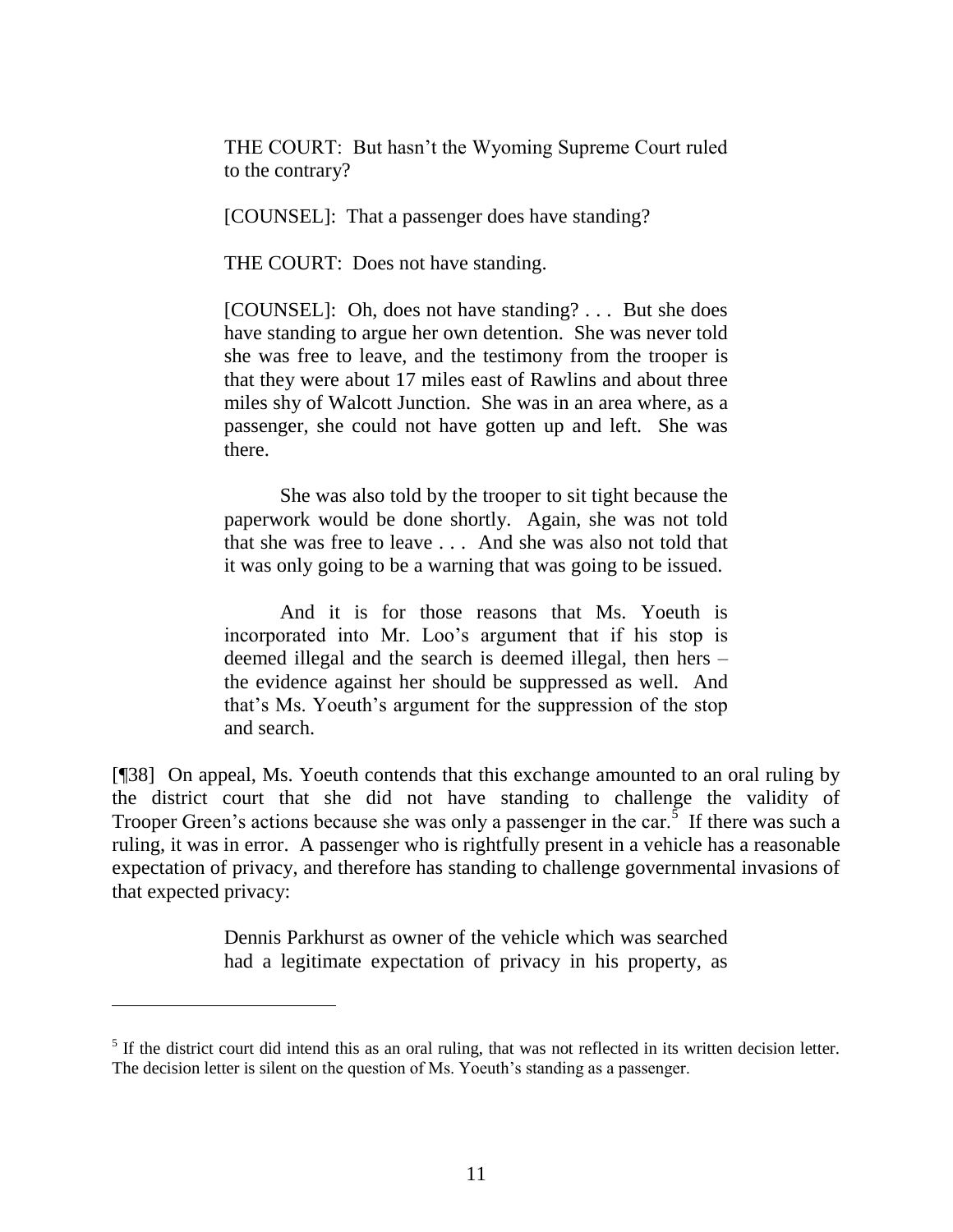would all property owners. And we find that Derrick Parkhurst as a guest in his brother's automobile could reasonably expect that the car in which he was a guest would be free from state encroachment. Thus, both appellants have standing to protest the search of the car's trunk under  $\S$  4, Art. I of the Wyoming Constitution.

*Parkhurst v. State*, 628 P.2d 1369, 1374 (Wyo. 1981). The same is true under the federal constitution. *Brendlin v. California*, 551 U.S. 249, 259, 127 S.Ct. 2400, 2408, 168 L.Ed.2d 132, 141 (2007).

[¶39] However, our review of the transcript suggests that the district court was not making an oral ruling that she lacked standing, but was instead seeking clarification of whether Ms. Yoeuth asserted standing based upon alleged violations of her own rights, or of the rights of Mr. Loo. A person seeking to suppress evidence must claim a violation of her own rights, and cannot stand on the rights of others. *Garvin v. State*, 2007 WY 190, ¶ 12, 172 P.3d 725, 728 (Wyo. 2007); *Parkhurst*, 628 P.2d at 1374. This interpretation of the district court's questions and comments is consistent with defense counsel's response, an assertion that Ms. Yoeuth "does have standing to argue her own detention." We agree, but we do not think the district court denied Ms. Yoeuth"s standing simply because she was a passenger in the vehicle.

# *Loss of standing by denial of ownership*

[¶40] We turn to the second question, that of whether Ms. Yoeuth lost standing to challenge the search of the trunk. After the joint hearing on the motions to suppress, the district court issued separate decision letters. In Ms. Yoeuth's case, the district court did not explicitly address the constitutional validity of her stop, detention, or search. It ruled instead that Ms. Yoeuth lacked standing to challenge the validity of Trooper Green"s search of the trunk because she:

> renounced any interest in the trunk of the rental vehicle by telling Trooper Green that she did not put anything in the trunk. [Ms.] Yoeuth did not take any precautions to maintain privacy in the vehicle"s trunk. Instead, her statement disavowed any interest in that area and ownership over its contents.

The district court cited *Andrews v. State*, 2002 WY 28, ¶ 20, 40 P.3d 708, 712-13 (Wyo. 2002), to establish that a person who denies or renounces ownership of property has no standing to challenge the constitutionality of a search of that property. As for the counterpart under the federal constitution, the *Andrews* opinion stated that "The Tenth Circuit Court of Appeals has consistently held that a defendant abandons any expectation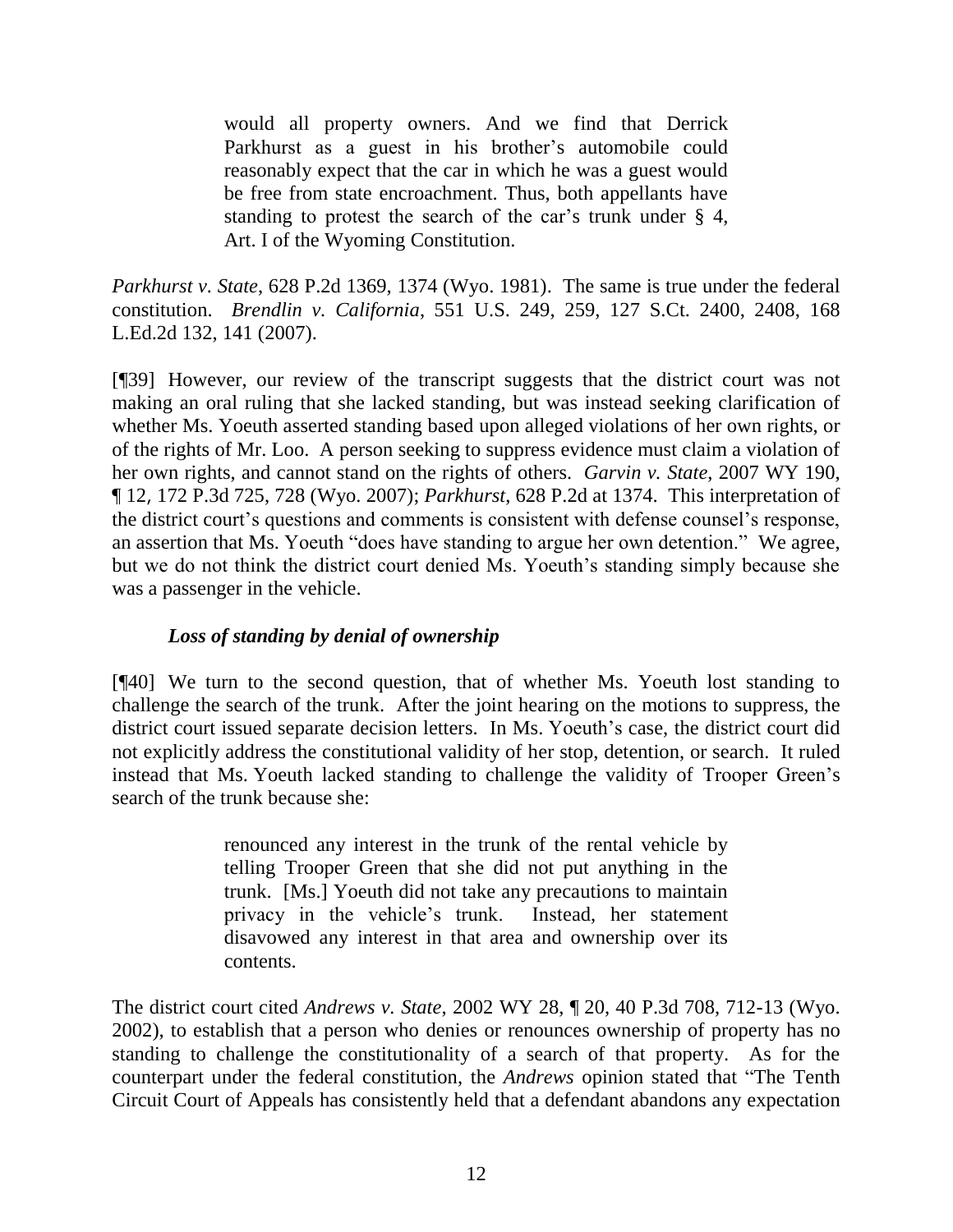of privacy when he unequivocally denies ownership of the property. *See*, *e*.*g*., *United States v. Garzon*, 119 F.3d 1446, 1449-52 (10<sup>th</sup> Cir. 1997)." *Id.*,  $\sqrt{20}$ , 40 P.3d at 713.

[¶41] On appeal, Ms. Yoeuth claims that the district court"s decision was in error. She contends that her comment to Trooper Green – "I didn't put anything in the trunk" – is not a sufficiently unequivocal denial of ownership to establish that she abandoned her expectations of privacy in the trunk or its contents. We will evaluate Ms. Yoeuth's claim by comparing her circumstances with those in the two cases cited above.

[¶42] In the Wyoming case, *Andrews*, a deputy sheriff went to the home of Mr. Andrews' parents. Mr. Andrews was staying there, apparently on a temporary basis. The parents gave the deputy permission to search their home. While searching, the deputy asked Mr. Andrews for permission to search his belongings. Mr. Andrews eventually consented, and handed the deputy two duffle bags. *Andrews*, ¶¶ 6-8, 40 P.3d at 710-11. After looking inside the two bags, the deputy asked Mr. Andrews about a third duffle bag located nearby. Mr. Andrews stated that the bag did not belong to him. The deputy asked Mr. Andrews this question: "Do you understand that if it's not yours you have no standing to object to me searching it?" Mr. Andrews affirmed his understanding. *Id.*, **[9, 40 P.3d at 711.** Because Mr. Andrews explicitly and repeatedly renounced ownership of the bag, we concluded "that he abandoned his reasonable expectation of privacy in the third duffel bag at the time of the search. He did not, therefore, have standing to challenge the constitutionality of the search of the third duffel bag." *Id*., ¶ 23, 40 P.3d at 713.

[¶43] The situation was quite different in *Garzon*, the Tenth Circuit Court of Appeals case. Mr. Garzon was traveling on a bus that made a layover in Denver. A police officer instructed Mr. Garzon and the rest of the passengers to take all of their carry-on luggage off the bus and present it to a drug-sniffing dog. Mr. Garzon took one of his backpacks, but left two others on the bus. When the officer noticed the two backpacks remaining on the bus, he removed them and took them to the drug-sniffing dog. The dog alerted. The officer searched the backpack and found illegal drugs. *Id.*, 119 F.3d at 1448.

[¶44] There were no identifying marks on the two backpacks. The officer asked a couple of other passengers if they owned the backpacks, but he never asked that question of Mr. Garzon. The appeals court

> emphasize[d] that [Mr.] Garzon did nothing to manifest objectively an intent to abandon his backpacks that were left on the bus. [He] never once denied ownership of those backpacks. Indeed, he did not even stand silent when asked if anyone claimed them because no such inquiry was ever directed at [Mr.] Garzon or, so far as this record shows, was any such inquiry ever uttered within [his] hearing. Further, he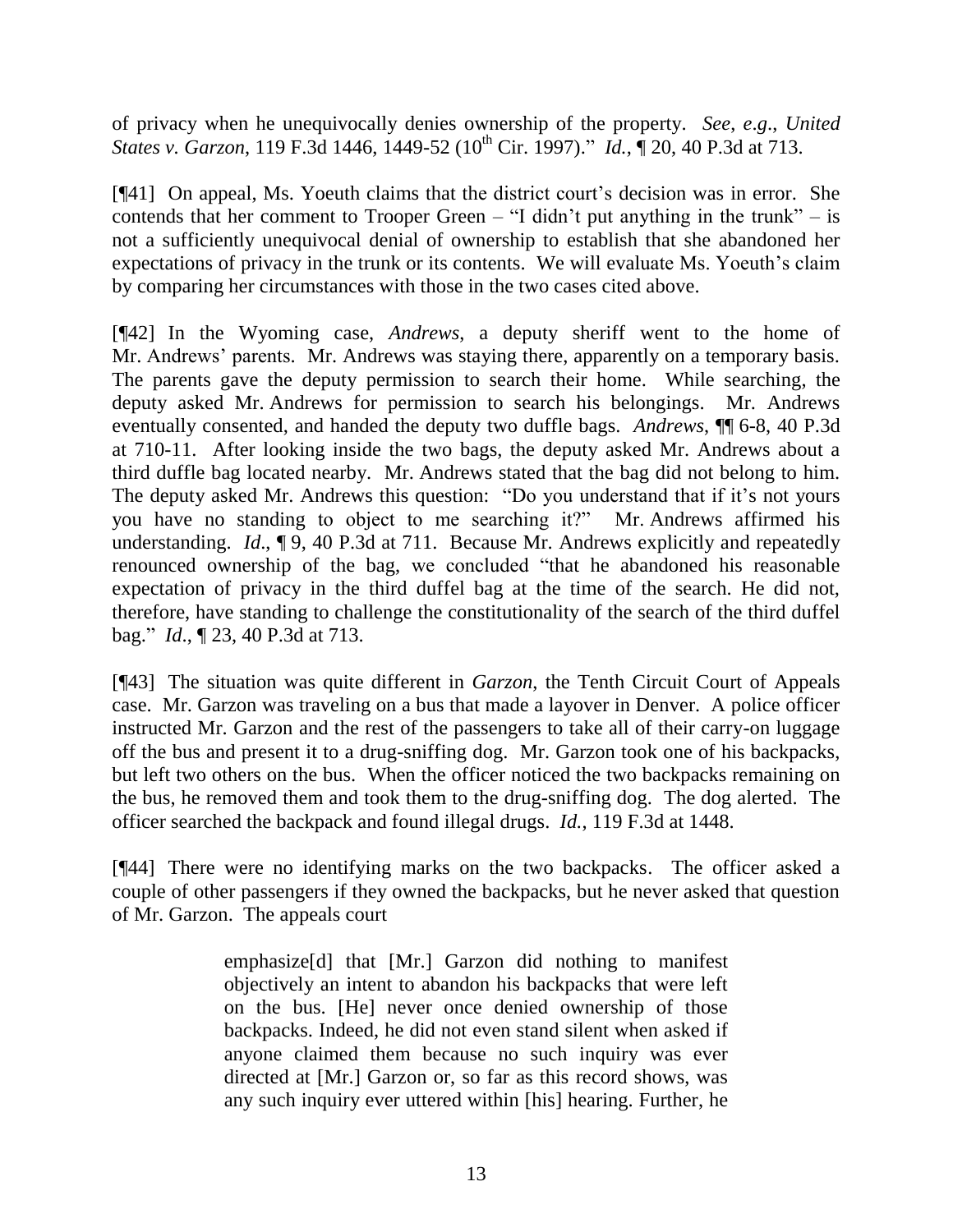never objectively evidenced an abandonment intent by clear and unequivocal physical acts, such as throwing them away, giving them to strangers, leaving them unguarded on public property or the like. To the contrary, he left them in a secure overhead internal luggage rack just as he was told he could by the bus driver.

*Id.*, 119 F.3d at 1450. The court ruled that Mr. Garzon had not denied ownership of the backpacks, abandoned them, or renounced his expectation of privacy in them. Accordingly, the officer's search without consent violated Mr. Garzon's constitutional rights.

[¶45] Ms. Yoeuth's circumstances are closer to Mr. Garzon's than to Mr. Andrews'. Mr. Andrews explicitly and repeatedly said he did not own the bag, in response to direct and unambiguous questions from the deputy. Ms. Yoeuth was never asked any question about ownership, and she never denied ownership. Like Mr. Garzon, she did not explicitly disclaim an interest in the trunk or its contents. Ms. Yoeuth's comment that she did not put anything in the trunk was ambiguous about ownership of the trunk"s contents. It could have meant, for example, that she owned the property in the trunk, but Mr. Loo had put it there for her. Her comment did not amount to an unequivocal denial of ownership. We therefore disagree with the district court that Ms. Yoeuth abandoned her expectations of privacy in the trunk and its contents, and accordingly, we conclude that she did have standing to challenge the constitutionality of Trooper Green"s search of the trunk.

# *Opportunity to assert her constitutional challenges*

[¶46] Having concluded that Ms. Yoeuth had standing, in her own right, to challenge the initial stop, her subsequent detention, and the search of the trunk, we turn to the next part of her argument, as stated in the reply brief:

> Ms. Yoeuth desired to dispute the existence of probable cause for the stop on two grounds *and was prohibited from doing so by the trial court's erroneous oral ruling on standing.* The two grounds she desires to raise are the incredibility of the officer"s testimony and the conduct of the officer in creating the circumstances that he used to justify the stop.

(Emphasis added.) This contention is contradicted by the record.

[¶47] As noted above, Ms. Yoeuth agreed to a joint hearing with Mr. Loo on their motions to suppress. At the joint hearing, counsel for Ms. Yoeuth was given an opportunity to participate fully and completely in the hearing, and she did so. She had an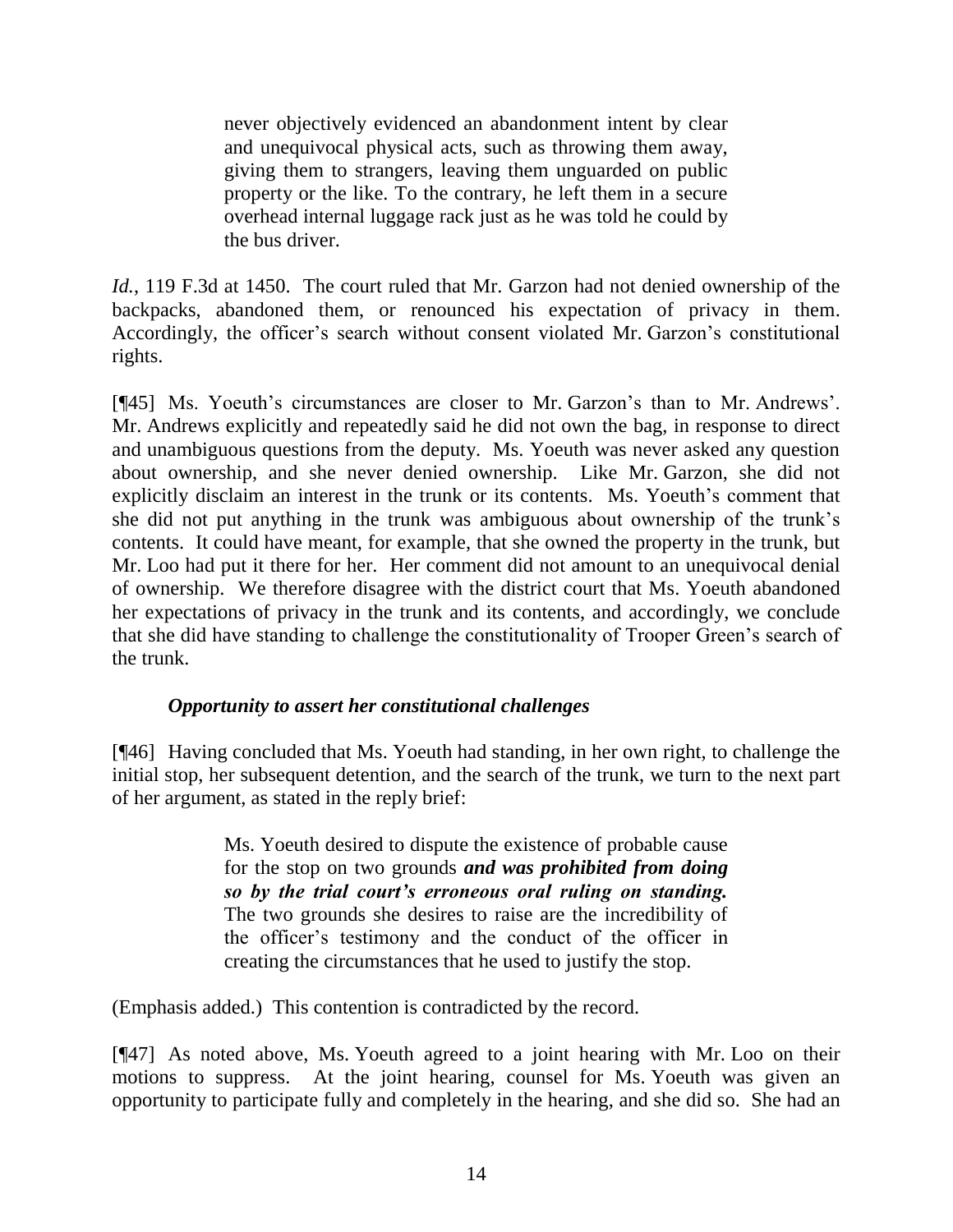opportunity to cross-examine Trooper Green, and she did so. The prosecution made one objection during this cross-examination, and it was overruled. None of the evidence offered by Ms. Yoeuth was excluded by the district court. Even if it harbored doubts about Ms. Yoeuth's standing, the district court placed no boundaries or limits on the questions her counsel asked Trooper Green. The district court's questions about standing arose during closing argument, but did not prevent or deter Ms. Yoeuth's counsel from making any arguments she chose on Ms. Yoeuth's behalf. In short, Ms. Yoeuth did have an opportunity to present all of the facts she chose to offer, and all of the arguments she chose to make, in support of her claim that her constitutional rights had been violated.

[¶48] As counsel for Ms. Yoeuth told the district court in the exchange quoted above, "Ms. Yoeuth is incorporated into Mr. Loo's argument that if his stop is deemed illegal and the search is deemed illegal, then hers – the evidence against her should be suppressed as well." The district court denied Mr. Loo's motion to suppress. It is apparent from the record that the district court either denied Ms. Yoeuth"s motion implicitly, or would have done so explicitly.

[¶49] The record contains the entire transcript of the joint hearing on the motions to suppress, so all of the evidence is before us. The decision letters in Ms. Yoeuth's case and Mr. Loo"s case contain very nearly identical recitations of the facts, and deal with Trooper Green"s interactions with both Ms. Yoeuth and Mr. Loo. From these detailed findings of fact, we can determine how the district court evaluated the credibility of the witnesses, and weighed the evidence. *Compare Wells Fargo Bank Wyoming, N.A., v. Hodder*, 2006 WY 128, 132, 144 P.3d 401, 413 (Wyo. 2006) ("The trial court's decision letter sets forth detailed findings of fact, including its assessment of witness credibility, making it possible for this Court to review without re-weighing disputed evidence."). We have affirmed the district court's conclusions of law in Mr. Loo's case. The same legal standards apply in Ms. Yoeuth's case.

[¶50] Trooper Green testified that he observed a traffic violation when the silver car followed another vehicle too closely. Ms. Yoeuth wants to assert now that the officer's testimony was not credible, but the district court found that testimony credible as a factual matter, and sufficient as a matter of law to establish probable cause to stop the car. Ms. Yoeuth presented no authority, either to the district court or on appeal, suggesting that an officer with probable cause for a traffic stop is permitted to stop the driver but constitutionally prohibited from stopping the passenger.

[¶51] Ms. Yoeuth"s detention by Trooper Green was of lesser scope than Mr. Loo"s, involving even fewer questions and broaching no topics beyond those found acceptable in Mr. Loo"s case. Her detention was of comparable duration. It was of lesser intensity, as she remained in the rental car while Mr. Loo was taken to the patrol car. There is no indication that Trooper Green behaved any differently toward Ms. Yoeuth than he did toward Mr. Loo. Because Ms. Yoeuth's detention was reasonable in scope, duration, and